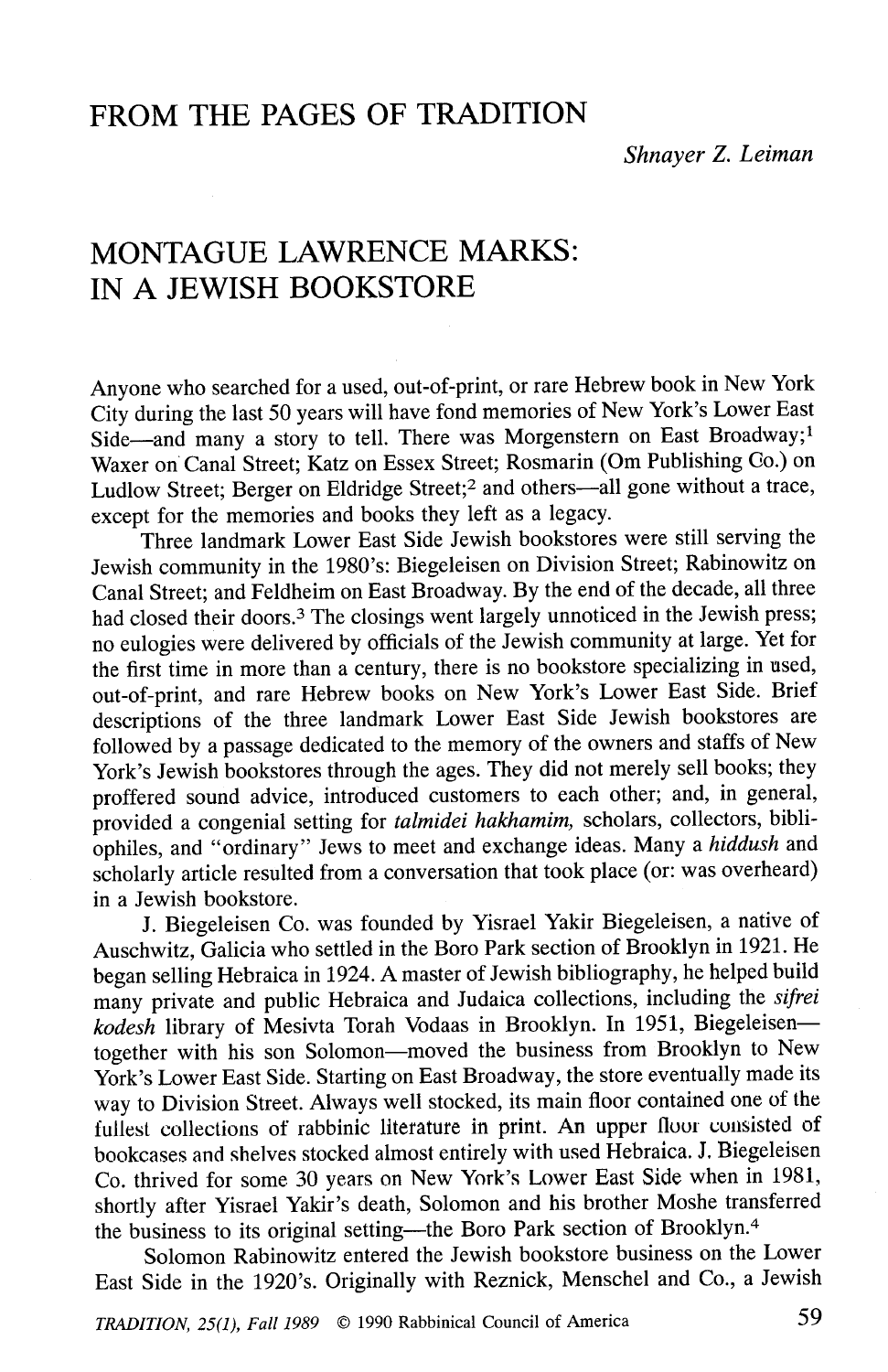bookstore on Canal Street, he later joined Moriah Book Co., also on Canal Street. In 1931, he founded Solomon Rabinowitz Hebrew Book Store on East Broadway. Ultimately, it too made its way to Canal Street. Rabinowitz specialized in modern Hebrew and Zionist literature. His bookstore became the literary watering hole for New York's Hebraists and *maskilim*. With Solomon Rabinowitz' death in the early 1940's, his son Theodor was recalled from (what was then) Palestine and joined Mrs. Rabinowitz (Solomon's widow) in running the business. It was Theodor who moved the business from 48 to 30 Canal Street, where it would remain until it closed. Theodor Rabinowitz died in 1966, and the business continued to thrive under the able guidance of his widow, Erna (today: Mrs. Erna Rubin). In its last years, under the aegis of (now: Dr.) Yaakov Elman, Rabinowitz Hebrew Bookstore stocked an even broader range of subject matter-including ancient Near Eastern languages and literature in its purview. The store closed its doors in the mid 1980's.

Philipp Feldheim's first bookstore on the Lower East Side was a small storefront on Hester Street. A refugee from Vienna, Feldheim arrived in the United States, and opened shop, in 1939. Encouraged by Rabbi Shraga Feivel Mendlowitz and Rabbi Joseph Breuer, he began publishing Jewish classics in the original and in English translation. Largely through Fe1dheim's efforts, the writings of Samson Raphael Hirsch were introduced to the American Jewish community. Feldheim's shop eventually moved to Essex Street, then to Grand Street, then to East Broadway, where it remained until it closed in 1986.<sup>5</sup> Unlike Biegeleisen and Rabinowitz who primarily sold new books, Feldheim's bookstore consisted almost entirely of used, out-of-print, and rare Hebraica and Judaica. Books were carefully arranged by subject and language. Thus, e.g., there was a section devoted to Yiddish books, and still another section-perhaps the most extensive one in the store-devoted to German Judaica. With the closing of the bookstore, Philipp Feldheim---now 88 years old--retired to Monsey, N.Y., where he resides with his family. The firm continues as a family business, with branches in Jerusalem (Feldheim Publishers Ltd.) and Spring Valley, N.Y. (Philipp Feldheim Inc.), devoted to the publication and distribution of contemporary Hebraica and Judaica.

We pay tribute to the Lower East Side's Jewish bookstores of the recent past by reprinting a short essay that first appeared in Harper's New Monthly Magazine in 1878. Its non-Jewish author, Montague Lawrence Marks, was a professional editor and writer who resided in Manhattan. The essay is presented exactly as it appeared in the original, with its occasional bias and considerable charm.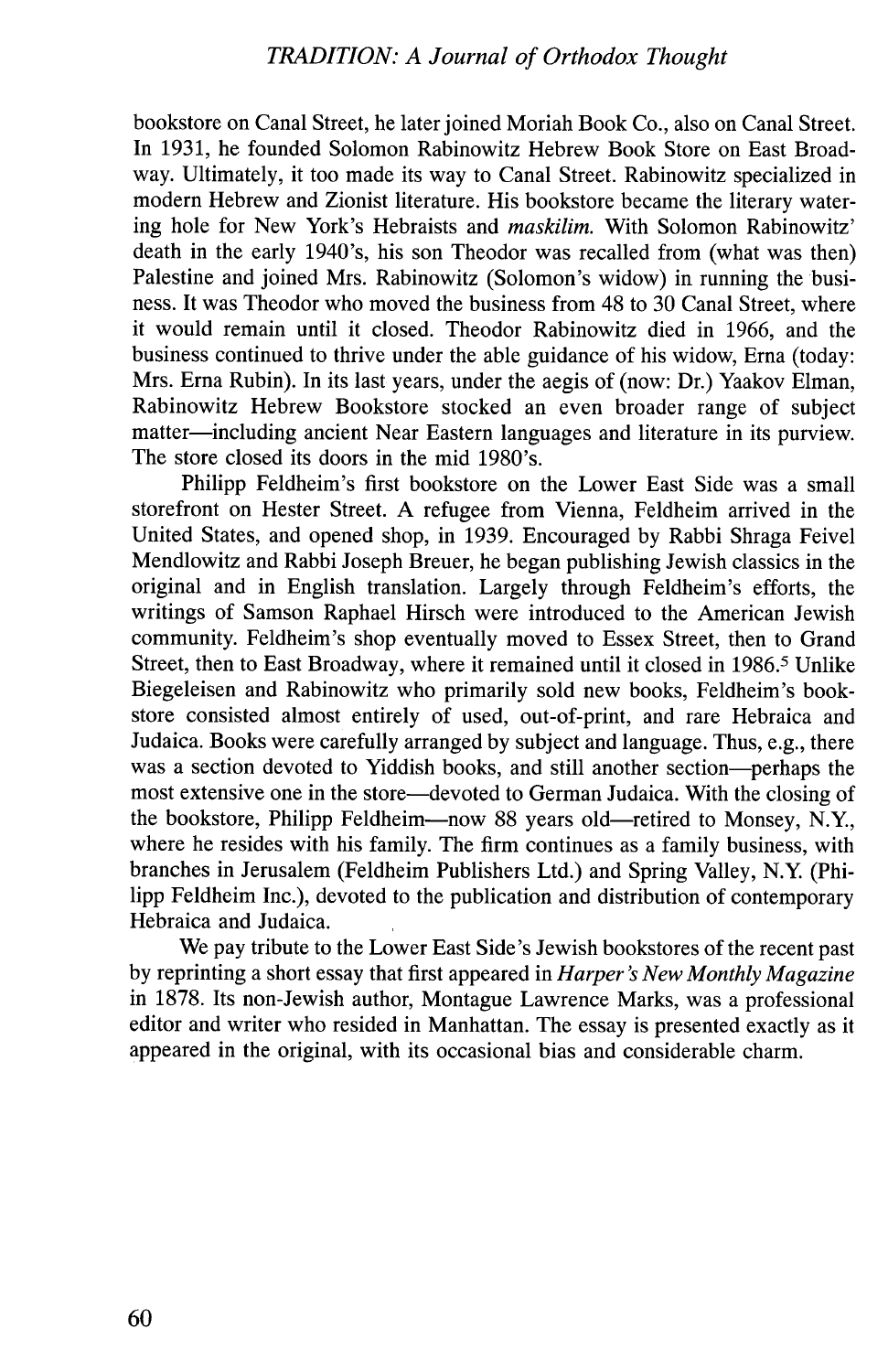# IN A JEWISH BOOKSTORE

It seems strange that there should be a "Ghetto" in an American city, and especially in New York. But there certainly is on the east side of the Bowery, below Canal Street, almost as distinctive a Jewish quarter as is to be found in any of the old European cities where the Jews for centuries have been a proscribed race. Butchers, bakers, grocers, and even carpenters display signs in Hebrew characters, although the language employed is the *patois* called Jüdisch-Deutsch (Jewish German), which bears about the same relation to pure German as does Pennsylvania Dutch. In the shop windows where provisions of any kind are sold a placard bearing the Hebrew word  $\dot{\text{Cosher}}$ , or proper, is usually found, conveying the information that the food has been examined by the ecclesiastical authorities, and pronounced clean.

The Jews who inhabit this quarter include many Germans and some Bohemians, who soon accommodate themselves to the manners and customs of the land of their adoption; but they are mostly Russian and Polish emigrants, who are extremely fanatical, and have no desire to know the English language, or, indeed, learn any thing which may tend to change their ancient mode of life. The most orthodox of the uptown synagogues are not orthodox enough for them. They are the Pharisees of the Pharisees. Besides having schools of their own, in which nothing but the Talmud is studied, they have their own synagogues and their own courts, which decide all disputes which may arise among them, whether the questions raised are on matters civil or ecclesiastical. The decrees of the Beth Din, or House of Judgment, are based on the ancient canons of the Talmud, and there is no appeal from them. The opinions of this rabbinical court are often absurdly whimsical; but they are received with great respect, and no one dreams of disputing them. Even divorces are granted by the Beth Din, and sometimes lead to much trouble, for the rabbinical law comes in direct conflict with the law of the land. The Talmud, for instance, allows a man to put away his wife if she burns the soup in preparing the dinner.<sup>6</sup>

It is in this quarter of the city that one finds at home the small army of itinerant glaziers and peddlers, whose swarthy complexions and strongly marked features are familiar to every body. Refugees from the grinding tyranny of Russian rule, and apparently unable as yet to realize that in this country they are free, these poor emigrants continue a "peculiar people," kceping together in self-imposed ostracism, living very much as they lived in the squalid Ghettos of Europe, and as their forefathers lived before them during centuries of unrelenting persecution. The second generation, however, soon become Americanized. By the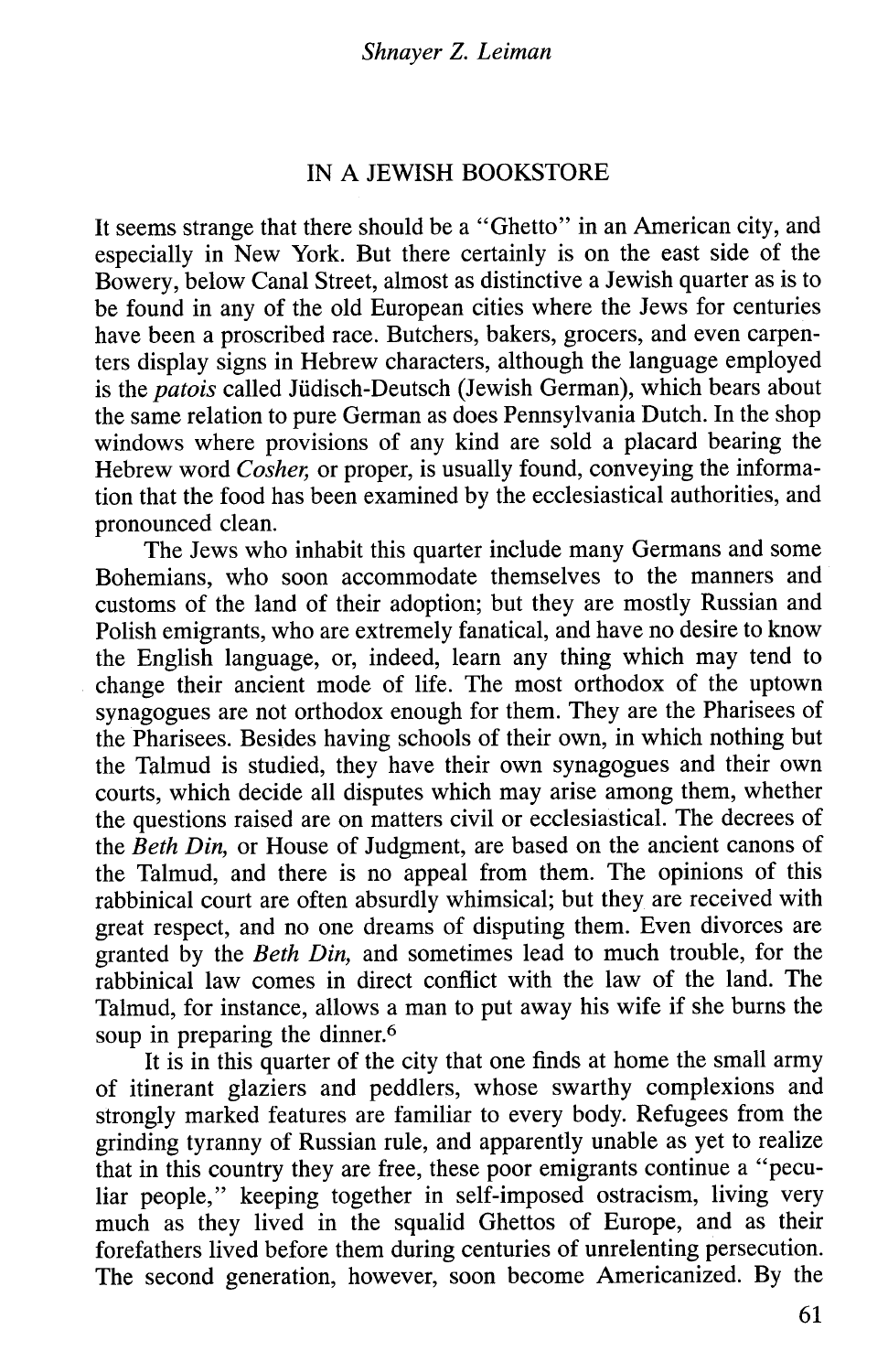thrift and industry which may be said to be characteristic of the race, from peddlers they become store-keepers. They move a little further up town, away from their narrowed and tribal surroundings, and in another generation or so their names become conspicuous in the Icading business marts and thoroughfares, where they have bloomed into the full dignity of merchants, and, as a rule, of liberal American citizens. Their children attend the public schools, are comely, and have lost that half-eager, halffrightened expression of countenance, born of the Ghetto and its centuries of cruel humiliation, which one often sees in the Jewish face of the lower type. These American Jews would laugh to scorn the idea of submitting their differences to the decision of the Beth Din; and as to ritual matters, they have shed the ultra -orthodoxy of their grandsires for the more moderate Judaism of to-day, as it is represented in one or another of the varied phases of its modern development in the score or more of synagogues and temples of New York.

Strolling through Allen Street, the center of the Jewish quarter, we find ourselves in Division Street. Here and there the bold, square Hebrew characters on the signboards attract the eye, and ever and anon the strange guttural sounds of the Jüdisch-Deutsch *patois* salute the ear as we meet or pass some dark-visaged denizens of the neighborhood, all talking loudly and gesticulating vehemently, with many a shrug of the shoulder and motion of the hand.

We pause in front of a Jewish bookstore,<sup>7</sup> which has queer cabalisticlooking letters painted on the windows. Through the panes of glass we can see a variety of strange articles, which we presume are in some way related with the worship of the synagogue, but of which we know neither the name nor the use, and rows of shelves filled with great folio volumes labelled in Hebrew. What kind of books, one wonders, can these be? Who buy and read them? Surely not the poor, squalid-looking people who live in this uncanny neighborhood. Not, for instance, the ragged, smutty-faced young man we saw just now mending a broken window in Hester Street, nor the old-clothes dealer who is driving a bargain with the woman across the street. Surely such people as these can neither care for nor understand the literature of a dead language! Why, they are ignorant even of the vernacular! Yet we remember that the poor Hebrew youth Spinoza wrote his greatest philosophical works while making his living by following the humble occupation of polishing lenses for telescopes. But let us enter the store. We can there soon satisfy our curiosity.

Behind the counter stands the bookseller, conversing with a bonnetless, poorly clad, shrivelled-up little old Polish woman, who has thrown down before him a parcel of Hebrew parchment rolls, which she is trying to sell to him. Judging from the characteristic "ski" at the end of his name over the door, and the ease with which he speaks her *patois*, the master of the shop is probahly of the same nationality as his customer. He is an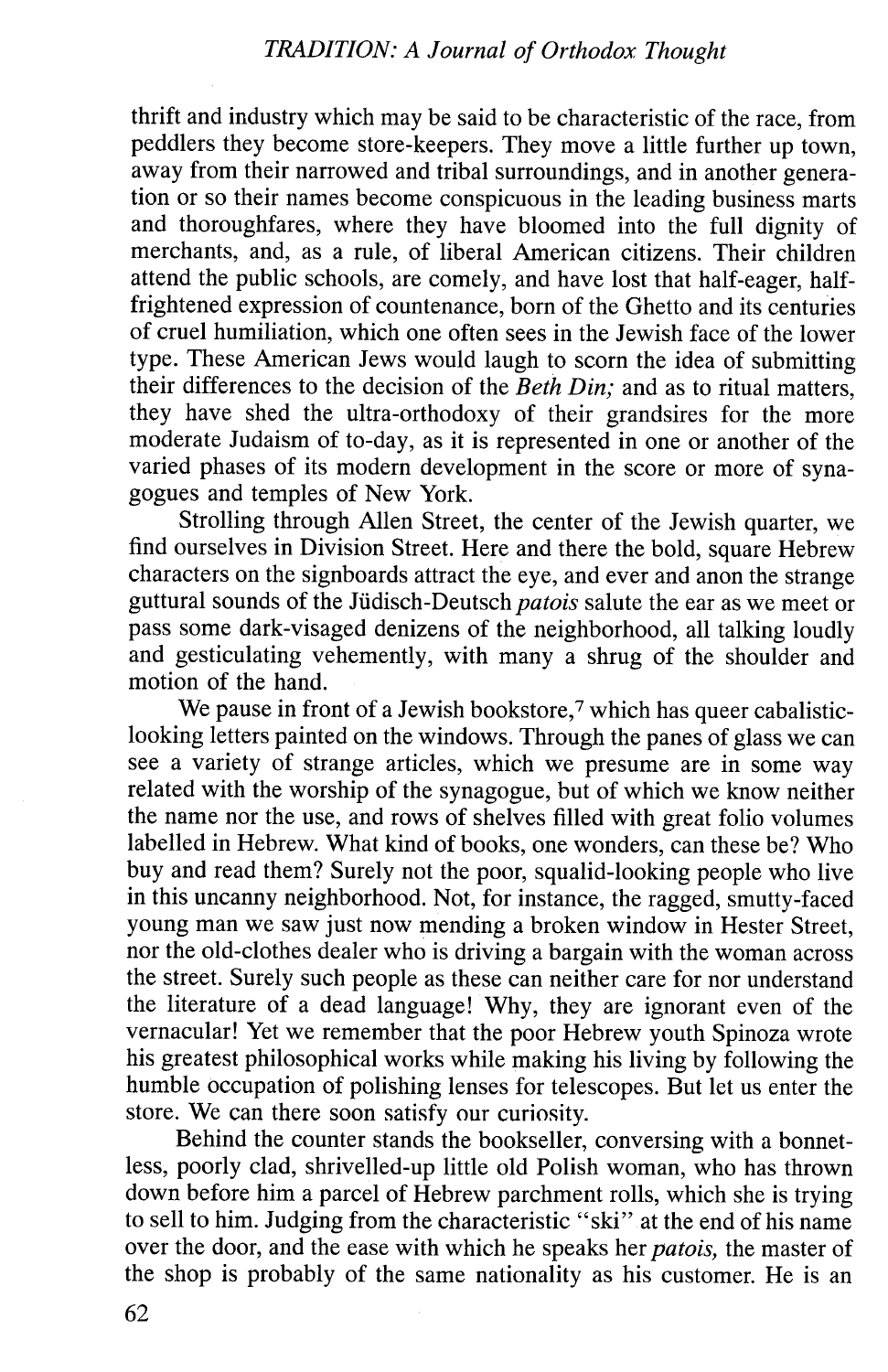elderly, intellectual-looking man, with a sallow complexion and a profusion of thick curly black hair and beard, both well streaked with gray. As he peers quizzically at the woman over his gold-rimmed glasses, he elevates his bushy eyebrows in a manner which starts into play all the wrinkles in his forehead, giving him rather a sardonic expression. The woman, in a whining, nasal voice, keeps up a continuous chatting in Jüdisch-Deutsch. But the hookseller evidently has given her his ultimatum, for she now receives from him no other recognition than an occasional impatient, deprecatory shake of the head.

Turning from her, he says to us in good English, "She asks twentyfive dollars for them. But it is too much. They are not worth more than ten dollars to me."

The scrolls are beautiful manuscripts, and look as if they should be worth much more than that, if only as curiosities.

"What are they?" we ask.

"They are what are called 'The Five Rolls.' This one is the *Megillah*, or Book of Esther. That long one is the Song of Solomon. The others are the Book of Ruth, the Book of Ecclesiastes, and the Lamentations of Jeremiah. They are not worth more  $-$ "

The old woman interrupts, and begs him to give her fifteen dollars for the lot.

The bookseller shakes his head negatively, whereupon she gathers the scrolls into her apron, and makes a feint of moving toward the door. With a rapid glance at her halting attitude, which tells him that she does not mean to go, he continues his remarks with well-assumed indifference: "No' they are not worth more than ten dollars to me. No douht they cost a great deal more than that in Russia, where they came from: it would take a good scribe six weeks to write them; but we don't use them in that form in the synagogues here. Each has to be sung to a regular song of its own; but there's hardly anyone now in New York who knows the proper tunes but myself.<sup>8</sup> Besides, the rolls are much too long to be sung in the old style nowadays. Solomon's Song alone take a good hour and a half."

As might he supposed of a race who have produced the immortal poets of the Bible, many of whose compositions were sung in the Temple with grand orchestral and choral accompaniments, not to speak of such modern celehrities as Mendelssohn, Meyerbeer, Halevy, Rubinstein, and Offenbach, the Jews are naturally a musical people. Even the poorest among them are so fond of good singing that a *chazan*, or precentor, with a fine voice, commands almost his own price, just like a first-class opera singer, and persons of all conditions crowd the synagogue to hear him. From his childhood the Jew is taught to sing the law and the prophets, not to read them. For every passage there is the proper cadence, which would tell the listener, even though he did not understand a word of Hebrew, whether the passage intoned was a question, a reply, an argument, and so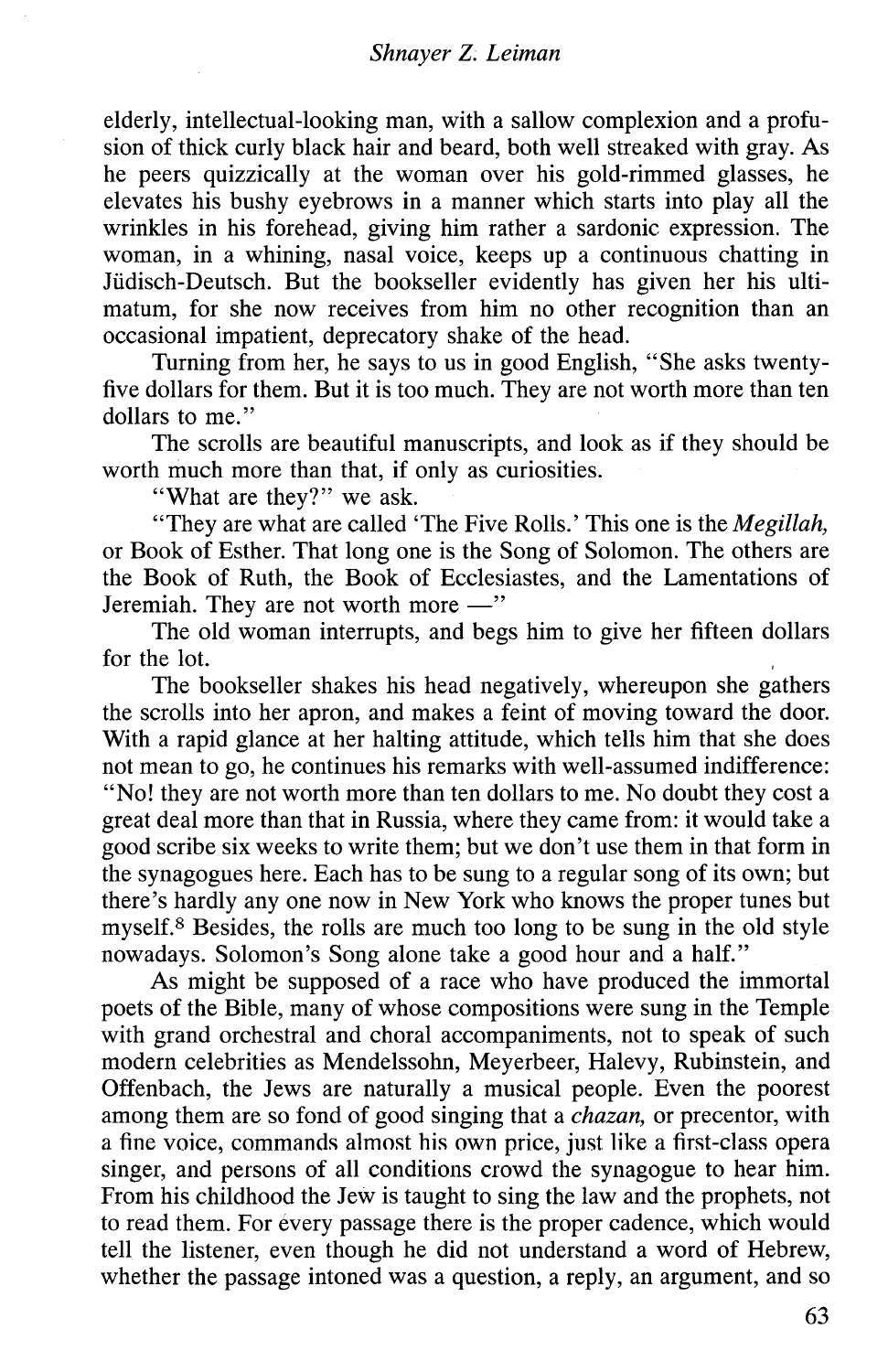on. On any Saturday morning or festival of the Jewish Church one may hear this peculiar chanting to perfection in the Reformed Temple in Fifth Avenue,<sup>9</sup> or in the Orthodox synagogue in West Forty-fourth Street.<sup>10</sup>

To return to our bookseller. The poor woman looks at him wistfully as she moves slowly toward the street door. She asks for fourteen dollars-for thirteen-for twelve dollars for the scrolls. But he does not relent. "How did the woman come by the manuscripts?" we ask.

"She says they belonged to her husband, who died about a month ago. He brought them with him from Poland, I suppose."

The widow returns to the counter, throws down the scrolls with a deep sigh, and holds out her hand for the ten dollars the book-seller has offered her for them. He has conquered, and doubtless has got a bargain. With a practiced eye, skimming their contents from right to left, he examines the parchments; he takes out a greasy-looking wallet, counts out the amount due, and the purchase is consummated.

We remark that he must be very familiar with the Hebrew language to be able to satisfy himself as to the accuracy of the manuscripts by such a hasty perusal of their contents.

"Oh," he replies, "I could see at a glance that they were all right. I've been in this business for many years, and am something of an expert. There was a time when I'd get as much as fifty dollars for examining a Sephar Torah (Book of the Law). But I'm hardly strong enough for that work now. It hurts my back, and I've had to give it up."

He shows us several Sepharim (the word is the plural form of Sephar). Each contains the entire Pentateuch, beautifully written on a continuous roll of parchment, the skins being neatly stitched together. Every synagogue own several such sets, the portion of the law for the day being always chanted from one of them.

The Sephar before us is a marvel of fine penmanship. There are no "points" (i.e., vowels) in the manuscript. A practiced Hebrew scholar uses them neither in reading nor writing.

In answer to our inquiry, the bookseller says: "We used to get three hundred dollars for such a Sephar. But now we have to be satisfied with seventy-five dollars, which, of course, is little enough for a work requiring so much careful labor. Times are hard, and we have to be satisfied with what we can get. This business used to be very good, but now some of our best customers, as soon as they make money, join one of the fashionable Reformed temples up town, and generally we never see them again. Why, we do not sell nearly as many *talisim* as we used to."

The talis is a white fringed scarf of silk or wool, containing a thread of blue, worn at prayers by every orthodox Jew. It is white as emblematic of purity, with horizontal stripes or ribbons of blue. Such a scarf was worn by Jesus. The woman with the issue of blood, according to the Gospel, came behind him and touched the border (kraspedon) of his garment. This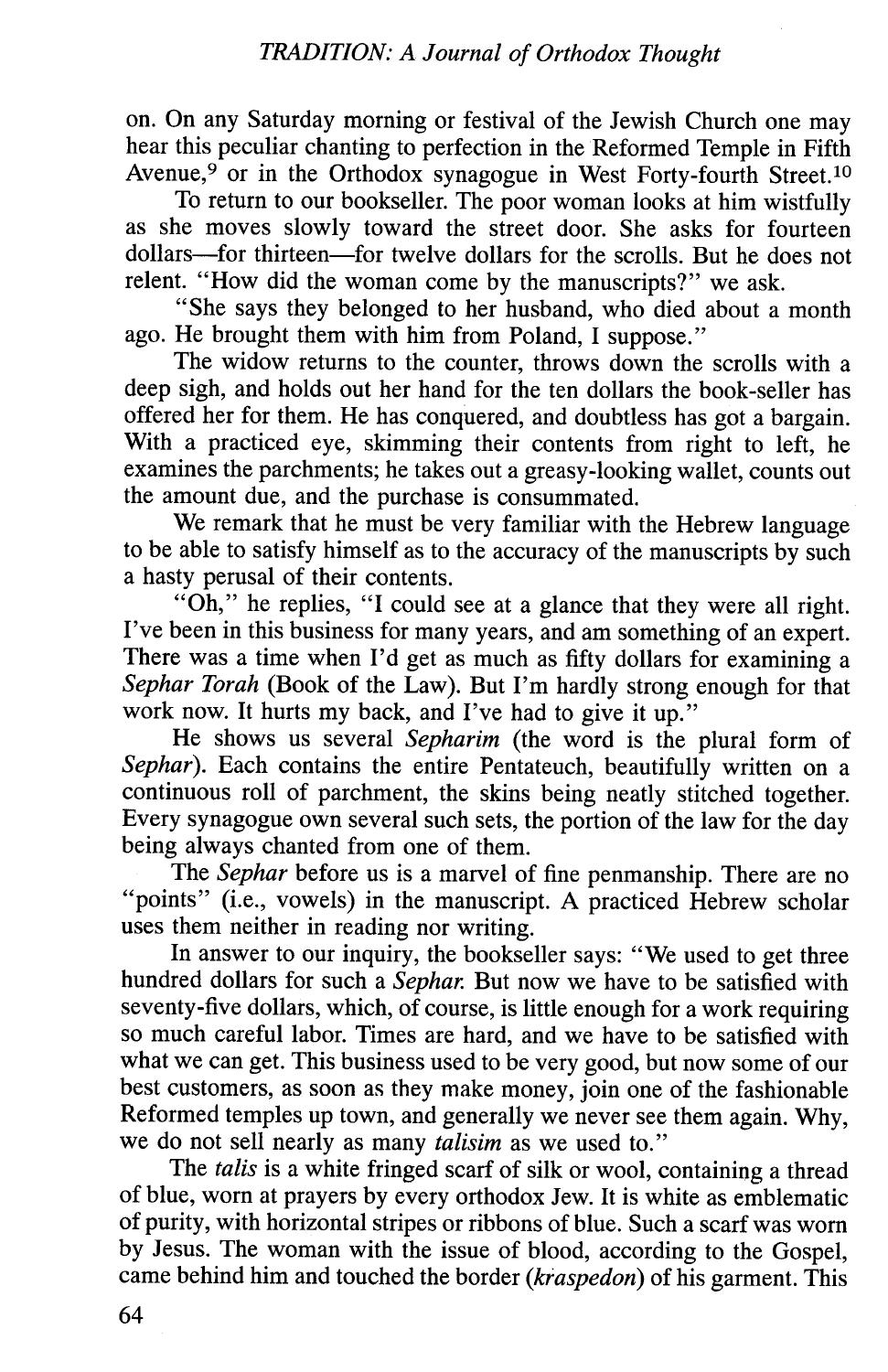### Shnayer Z. Leiman

was the *talis gardol*, or great talis. There is also the *talis karton*, or little talis, which the orthodox Jew constantly wears under his shirt. It consists of two quadrangular pieces of wool or silk, joined together by two broad straps, with a space left sufficient for the head to pass between, something after the fashion of the Romish scapular. From each corner hangs a fringe.

The practice of wearing these scarfs owes its origin to the command found in Numbers, xv. 37-39:

And the Lord spoke unto Moses, saying, Speak unto the children of Israel, and bid them that they make them fringes in the borders of their garments, throughout their generations, and that they put upon the fringe of the borders a ribband for thrcadl of blue: and it shall be onto you for a fringe, that yc may look upon it, and remember all the commandments of the Lord, and do them.

While the bookseller was explaining all this to us, a customer entered the store with a little boy. He was well dressed, and had none of the common Hebrew characteristics of manner or feature, although it soon appeared that he was a Jew, and an orthodox one. The boy had arrived at the age (thirteen years) for wearing tephilm, or phylacteries, and this visit was for the purpose of buying him a set. From a drawer behind the counter containing all sizes a suitable set was selected. The boy, a bright, intelligent little fellow, insisted on trying them on at once. The phylacteries consist of a tiny leathern box containing certain Scriptural texts, which is bound with a narrow leathern strap upon the left hand of the devotee, and another, with a similar fastening, which is bound as a frontlet between the eyes, in obedience to the command found four times in the books of Exodus and Deuteronomy:

And it [the law] shall be for a sign unto thee upon thine hand, and for a memorial between thine eyes.

The Reformed Jews regard the ordinance metaphorically, but the orthodox follow it literally.

In ohedience to his father's instructions, the boy took off his coat and bared his left arm; but it being remembered that he was left-handed, he pulled down his shirt sleeve and bared his right arm instead. The phylactery for the arm was then placed just above the elbow, or the thick part of the flesh, particular care being taken that nothing interposed between the phylactery and the naked arm. The ligature, with the blackened side outward, was then bound around the arm seven times, and thrice around the middle finger of the hand. The phylactery for the head was bound so that the projection-the little box-rested in front between the eyes. Not having yet been instructed as to the meaning of "laying tephilim," which is a practice held in great reverence by the orthodox Jews, the boy laughed merrily as he caught a glimpse of his reflection in the show case. His father reproved him so severely that the little fellow began to cry, but an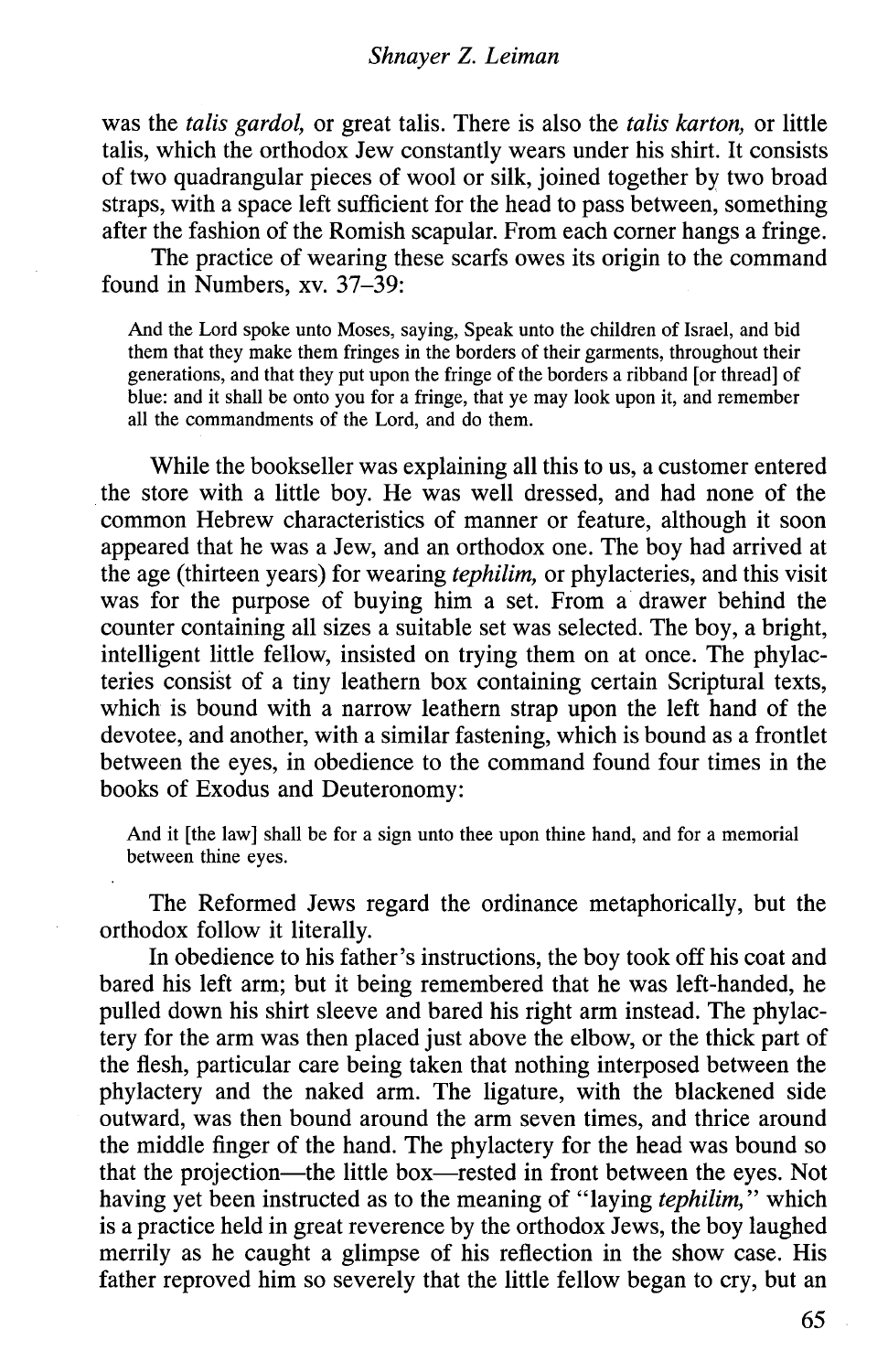affectionate kiss and the present of a silver quarter quickly chased the tears from his eyes, and as the twain left the store the boy was insisting on being allowed the honor of carrying home the *tephilim* in his own pocket.

As the hookseller is putting back in the drawer the sets of phylacteries he had been showing to the departed customer, he takes up from a heap of similar ones a long ram's horn. This, he explains, is a Shophar such as is blown in the synagogues on the Jewish New-Year (Rosh Hashanah) and the Day of Atonement (Yom Kippur), according to a custom as old as the days of the Bible, when the *Shophar* was sounded to summon the people to prayer. Each instrument (which is a perfectly plain ram's horn, very difficult to sound for those who have not practiced on it) must be *cosher*, and is stamped with the seal of the rabbinical inspector.

Scrutinizing the contents of the bookseller's show-case, we notice a number of little cylindrical tubes of glass, containing tiny scrolls of parchment. The tubes and their contents are called  $m$ 'zuzot. There are also similar tubes of tin, made for a poorer class of customers. We learn that literally  $m'zuzah$  (the word is the singular form of  $m'zuzot$ ) means a doorpost, but it actually refers to the passages of Scripture (Deuteronomy, vi. 4-9, and xi. 13-21) which are rolled up and fastened to the portals of each room in the dwelling of every orthodox Jewish family, in obedience to the Mosaic command: "Thou shalt write them upon the posts of thy house and on thy gates." The word Shaddai (Almighty God) is written on the back of the scrolls so as to be seen through the glass, and in the tin tube there is a hole through which the same word is visible.

Among other articles in the show-case we find sample copies of Jewish cookery-books, calendars, prayer-hooks, and elementary Hebrew works, some written in German and others in Jüdisch-Deutsch. There is also a serious book in English, called Jesus of Nazareth, giving a story of his life according to rabbinical tradition;<sup>11</sup> and there is a pamphlet in English with the title Tub Taam.

"Tub Taam! Why, what's that?" we ask. "It's a translation of Zebi Friedmann's Hebrew work in justification of Shechitah,<sup>12</sup> the Jewish mode of killing animals," says the bookseller. "Friedmann is dead. He was a very learned man, but he did not understand English, and he couldn't get the pamphlet translated in his lifetime. I don't know who made this translation.<sup>13</sup> Friedmann wrote Tub Taam in 1866 in defense of the Jewish butchers, who were much frightened by Mr. Bergh giving them notice that their slaughter-houses would all be closed if they did not explain satisfactorily the charges of cruelty in their mode of killing which had been made to his society. The result was a complete vindication of the Mosaic ordinances in regard to this matter, which were shown to be much more humane than the methods employed in the common slaughterhouses."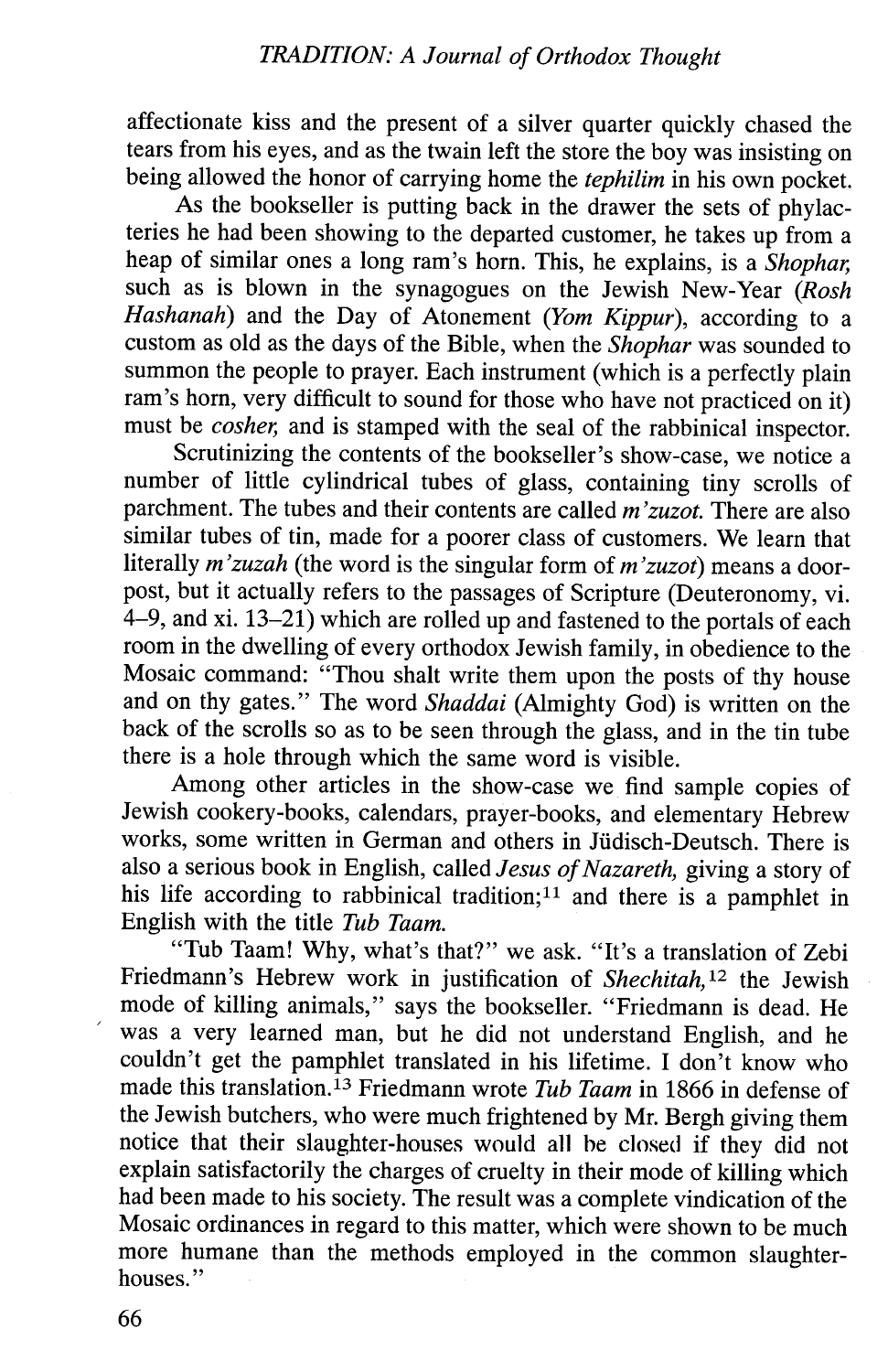A glance at the bookseller's shelves shows that most of them are filled with various editions of the Chumash, or Pentateuch, some with the text alone, but by far the greater number with commentaries by noted rabbis. The favorite commentary is that of Rashi. But as this is in pure Hebrew, which is not generally understood, it is accompanied by a Jüdisch-Deutsch translation in the Hebrew character. The latter is used in preference to the German character, which centuries of persecution made hateful to the Jews as that of the language of their oppressors.

A set of Chumash of this description is in five volumes, and costs about five dollars. The bookseller tells us that his principal customer for it is some peddler, glazier, or old-clothesman, who understands neither Hebrew nor pure German, but as he is taught that it is sinful to grow up without some knowledge of the Scriptures, he acquaints himself with the Pentateuch through the medium of the wretched *patois* of his native place.

For those who are far enough advanced to read the Pentateuch in pure German there is the popular translation of Johlsen, which is written in the Hebrew character, like the famous German translation of the Bible by the critic Mendelssohn (a kinsman of the great composer)—the first Jewish translation of the Scriptures into any modern language. Then there are Rabbi Jacob's Commentary on the Pentateuch;<sup>14</sup> the Haphtoroth, or weekly portions of the prophets, usually called Tsennorennah, and the Weiber Chumash, or Woman's Pentateuch, full of fanciful wood-cuts. For more advanced students there are the works of Maimonides (the famous physician to the Sultan Saladin,15 described in Sir Walter Scott's Talisman), with the commentary by the learned Abarbanel. The readers of Maimonides form a class or school for themselves. They are generally of a metaphysical or rationalistic turn of mind. Other students devote themselves to the mysticism of the *Kabbala*, or theosophy, while again others apply themselves to the works of Nachmanides, Bechai, Ahen Ezra, and Kimchi, great Jewish scholars, especially the last two named, whose acuteness and accurate knowledge of the Hebrew text of the Scriptures are unequalled.

But towering above every thing except the Bible itself in the esteem of' the orthodox Jew is the Talmud. This is too costly a work, however, to be owned by the ordinary customer of the Division Street bookseller, who, however, sells a good many copies payable in weekly installments. A common set of the Talmud, bound in leather, costs forty dollars. It is in twelve folio volumes,<sup>16</sup> and is, indeed, a library in itself, being a vast congest of canon law, abounding with the most subtle distinctions and disputations, and comprising a certain portion of the principles of political economy, ethics, agriculture, and enough of astronomy to regulate the feasts and calendar, which depend upon the moon. During their persecutions the Jews were compelled to omit the original references in the Talmud to the Christian Messiah, and in most of the editions blank spaces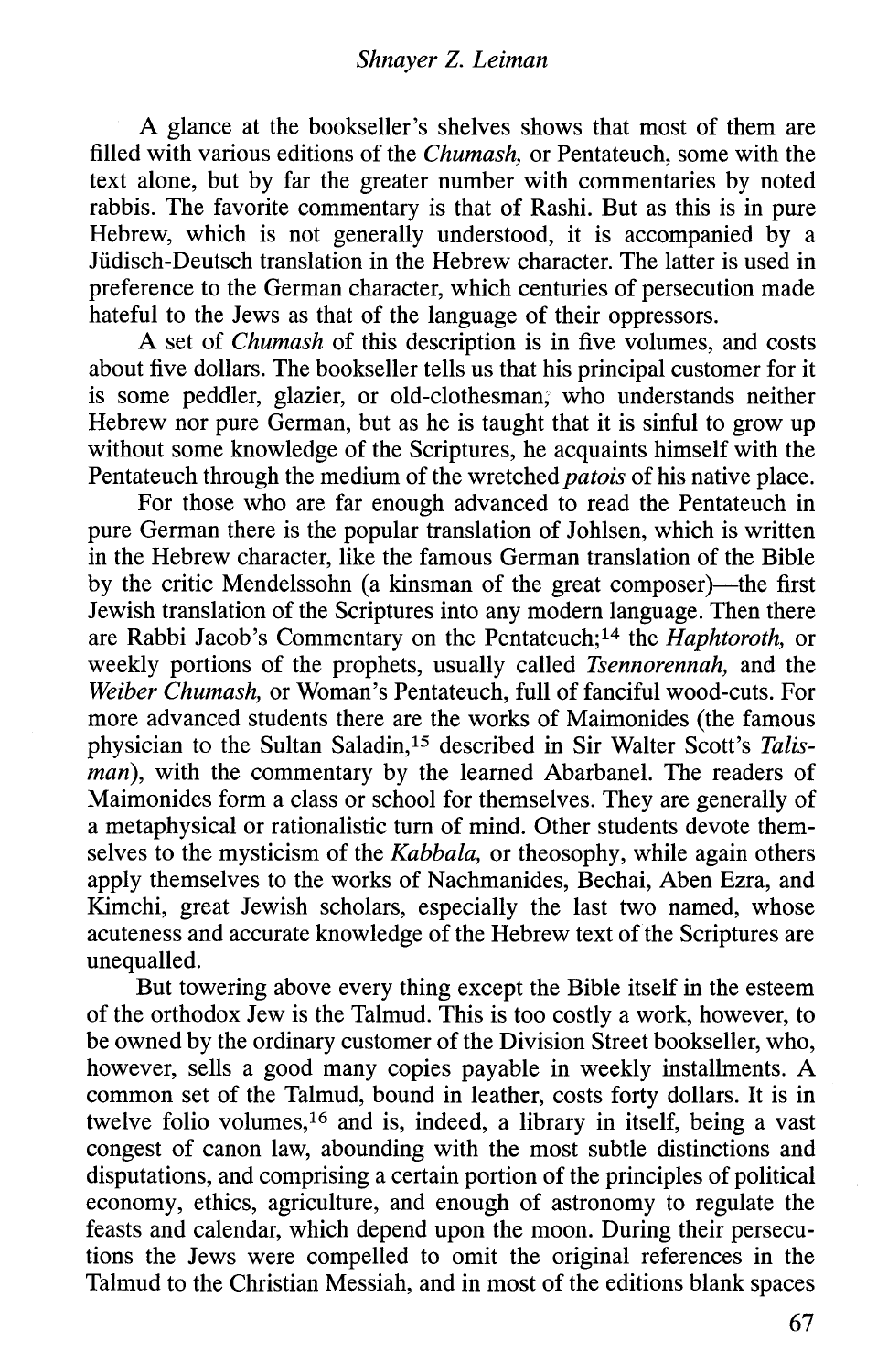here and there show where these passages have been expunged. The friendly bookseller takes down a dusty folio to show us one of these gaps, and the parallel volume of another edition published in Holland-in Amsterdam the Jewish printing-press is never idle—wherein the suppressed passages are all printed.

"Do you have many Christian customers for your books?" we ask.

"Ministers and students sometimes send for Hebrew works, but very seldom. The clergy, you know, don't care to go very deeply into Hebrew. Very few of them can do much more than read. Sometimes, though, i get a good customer. There was Mr. B——, the dry-goods man; he was a great linguist, and knew a good deal of Hebrew. I sold him quite a library, including a large Sephar Torah. Then there was a rough, shabbily dressed Irishman, who came into the store one day and looked about the place, pretty much as you are doing. I didn't fancy his appearance, and asked him what he wanted. 'Oh,' said he, 'never mind me, my friend; don't be afraid. I shall buy something. You don't think I understand Hebrew, eh?" And with that he took down a *Chumash*, and read from it as well as I could, and then translated what he'd read. he was as good as his word, too; for though he took up a good hour of my time, he bought a book. I found out afterward that he was a celebrated doctor of divinity. I forget his name."

We feel that we can not do less than did this doctor of divinity under similar circumstances, and we carry away Tub Taam and Jesus of Nazareth as a souvenir of our visit.

#### **NOTES**

- 1. Lower East Side Jewish bookstores frequently moved from one location to another. Unless otherwise indicated, the addresses given here are the last known address of each establishment.
- 2. Isaiah Berger (d. 1973) ordinarily worked out of his residence at 125 Dumont Street in Brooklyn. It was only toward the end of his career, in the 1960's, that he opened a store (better: a warehouse) on the Lower East Side. He specialized in scarce and out-of-print Hebraica, Judaica, and Orientalia. He published over 40 catalogues and booklists—which have become collector's items themselves.
- 3. Some of the more prominent Jewish bookstores still located on the Lower East Side are: Stavsky on Essex Street; Goldman on Canal Street; Gur Aryeh on Canal Street; and Levine on Eldridge Street. But like some of their contemporaries (e.g., Ktav Publishing House, formerly on Allen Street but now in Hoboken, N.J.; Hebrew Publishing Co., formerly on Delancey Street but now in Brooklyn), several are already in the process of relocating beyond thc confines of the lower East Side.
- 4. See Jacob L. Chernofsky, "Scholarly Hebraica: New, Old, and Rare," in AB Bookman's Weekly, March 23, 1987, pp. 1221-1224.
- 5. Officially closed by Fcldheim in 1986, its stock was sold to M. Landy who continued to operate the bookstore through 1988, when its doors wcre closed permanently.
- 6. See b. Gittin 90a. For the normative view, see Maimonides' Code, Gerushin 10:21; and cf. Shulhan Arukh, Even ha-Ezer 119:1.
- 7. From the previous paragraph, it is evident that the Jewish bookstore was on Division Street. In the following paragraph, the author informs us that the owners name ended with the letters "ski." This suffices to identify the bookstore as that of Hayyim Sakolski at 53 Division Street. Other